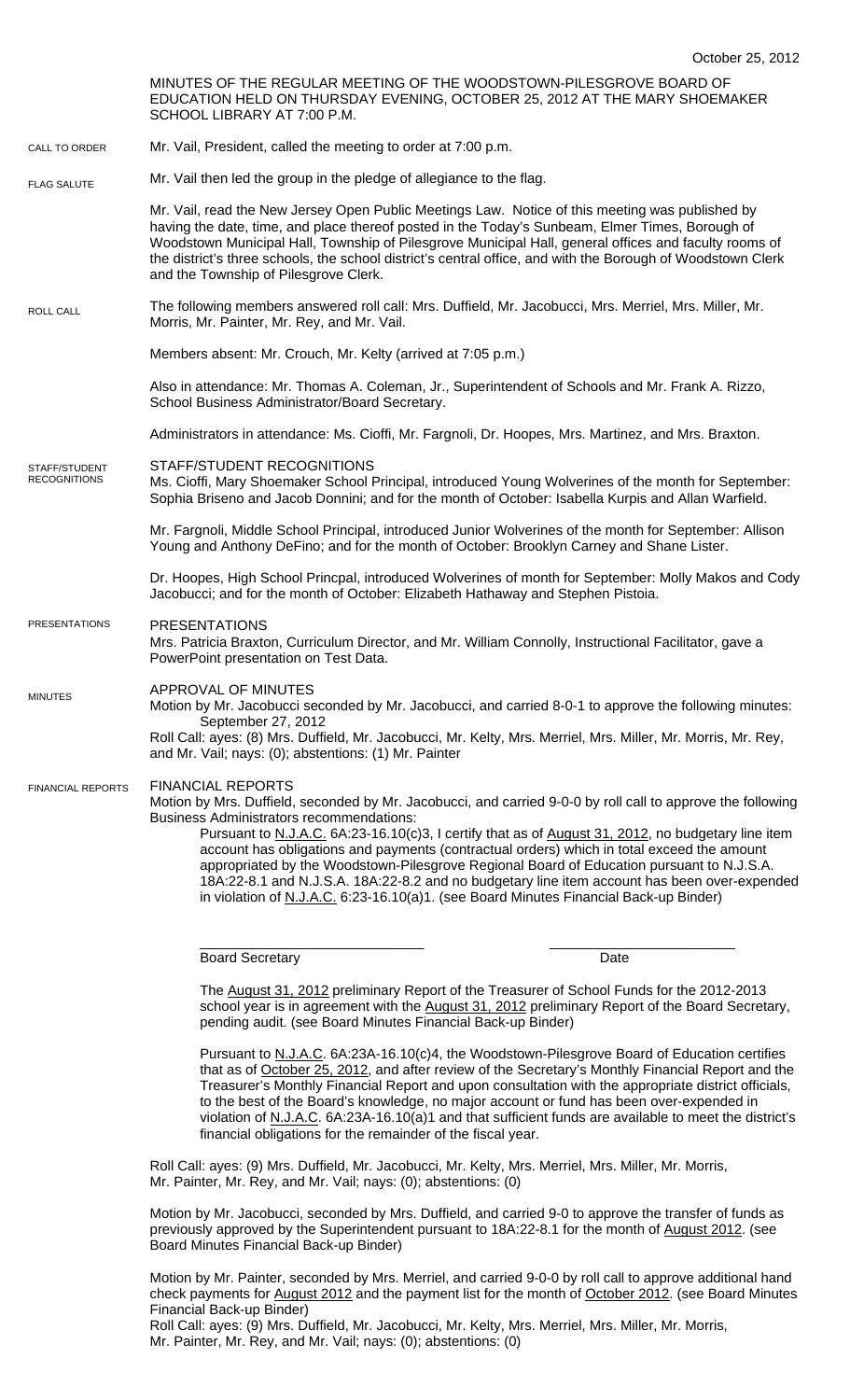|                                             | Motion by Mrs. Miller, seconded by Mr. Kelty, and carried 9-0 to approve voiding check #52499 dated<br>9/27/12, payable to Albertsons in the amount of \$783.11, issued under P.O. #563-13, #570-13, #583-13,<br>#605-13, and #606-13 due to P.O. #583-13 prepared with an incorrect amount. Check will be reissued<br>under check $# 52689$ in the amount of $$1,220.85$ .                       |
|---------------------------------------------|---------------------------------------------------------------------------------------------------------------------------------------------------------------------------------------------------------------------------------------------------------------------------------------------------------------------------------------------------------------------------------------------------|
|                                             | Motion by Mr. Kelty, seconded by Mr. Painter, and carried 9-0 to accept the following reports: (see Board<br>Minutes Financial Back-up Binder):<br>Student Activities Account and Athletic Account for the month of September 2012<br>Scholarships for the month of September 2012<br>Odyssey of the Mind for the month of August 2012                                                            |
|                                             | Motion by Mr. Painter, seconded by Mr. Rey, and carried 7-0 (voting not applicable to sending district<br>representatives) to accept the Woodstown Community School report for the month of September 2012.<br>(see Board Minutes Financial Back-up Binder)                                                                                                                                       |
| AUDIENCE<br>PARTICIPATION                   | AUDIENCE PARTICIPATION – Mr. Mike Brooks of the Ag Advisory Council gave an update on the recent<br>tour of the agricultural community that took place and thanked Dr. Hoopes for allowing teachers to attend<br>the tour. In addition, a recent fund raiser helped to purchase supplies and materials for the ag science<br>program.                                                             |
| <b>EDUCATIONAL</b><br>PROGRAMS<br>COMMITTEE | EDUCATIONAL PROGRAMS COMMITTEE<br>The Board reviewed the October 18, 2012 Educational Programs Committee Report submitted by<br>Committee Chairperson, Mrs. Miller. The following recommendations that were acted upon:                                                                                                                                                                           |
|                                             | Motion by Mrs. Miller, seconded by Mr. Rey, and carried 9-0-0 by roll call to approve the following:<br>High School field trips. (see page __)                                                                                                                                                                                                                                                    |
|                                             | Dual Credit Program agreement between Cumberland County College and Woodstown High<br>School for the 2012-2013 school year.                                                                                                                                                                                                                                                                       |
|                                             | District Harassment, Intimidation and Bullying report dated October 2012, and to provide<br>notification letters as required to the parents/guardians advising that this information has been<br>provided to the Board of Education.                                                                                                                                                              |
|                                             | Establish a Twilight Program (Alternative School) at Woodstown High School, effective December<br>1, 2012, through June 30, 2013.                                                                                                                                                                                                                                                                 |
|                                             | Creation of new high school club entitled "A/V Club" for the 2012-2013 school year. (see page                                                                                                                                                                                                                                                                                                     |
|                                             | Roll Call: ayes: (9) Mrs. Duffield, Mr. Jacobucci, Mr. Kelty, Mrs. Merriel, Mrs. Miller, Mr. Morris,<br>Mr. Painter, Mr. Rey, and Mr. Vail; nays: (0); abstentions: (0)                                                                                                                                                                                                                           |
|                                             | Motion by Mrs. Miller, seconded by Mr. Jacobucci, and carried 7-0 (voting not applicable to sending<br>district representatives) to approve the following:<br>Middle School and Shoemaker School field trips. (see page __)                                                                                                                                                                       |
|                                             | Home instruction approval as follows:<br>NJSmart # 9895400354 - medical                                                                                                                                                                                                                                                                                                                           |
|                                             | Roll Call: ayes: (7) Mrs. Duffield, Mr. Jacobucci, Mr. Kelty, Mrs. Miller, Mr. Painter, Mr. Rey, and Mr. Vail;<br>nays: $(0)$ ; abstentions: $(0)$                                                                                                                                                                                                                                                |
| POLICY COMMITTEE                            | POLICY COMMITTEE - The Board reviewed the October 16, 2012 Policy Committee Report submitted<br>by Mr. Morris. No recommendations were presented.                                                                                                                                                                                                                                                 |
| PERSONNEL<br>COMMITTEE                      | PERSONNEL COMMITTEE - The Board reviewed the October 18, 2012 Personnel Committee Report<br>submitted by Committee Chairperson, Mr. Rey. The following recommendations were acted upon:                                                                                                                                                                                                           |
|                                             | Motion by Mr. Rey, seconded by Mrs. Miller, and carried 9-0-0 by roll call to approve the following:<br>Return to work date for Cheryl Lowe, high school science teacher, as November 1, 2012.<br>(NOTE: At the July 26, 2012, meeting, the Board approved Mrs. Lowe's leave effective<br>September 1, 2012, with a return to work date to be determined but not later than November 26,<br>2012. |
|                                             | Appointment of the following part-time student support personnel effective October 29, 2012, (or<br>immediately upon receipt of their Criminal History Review clearance letters) through June 30,<br>2013, at the rate of \$8.25 per hour for each hour worked with no other benefits:<br>Evan Krautwald<br>Adam Jasper                                                                           |
|                                             | Resignation of Meghan Taylor as Assistant Swim Coach for the 2012-2013 school year. (see<br>$page$ <sub>___</sub>                                                                                                                                                                                                                                                                                 |
|                                             | Professional development requests as follows: (see page<br>Christopher Snyder to attend "iPad Workshop for Learning Leaders" on December 11,                                                                                                                                                                                                                                                      |

2012, in Monroe Township.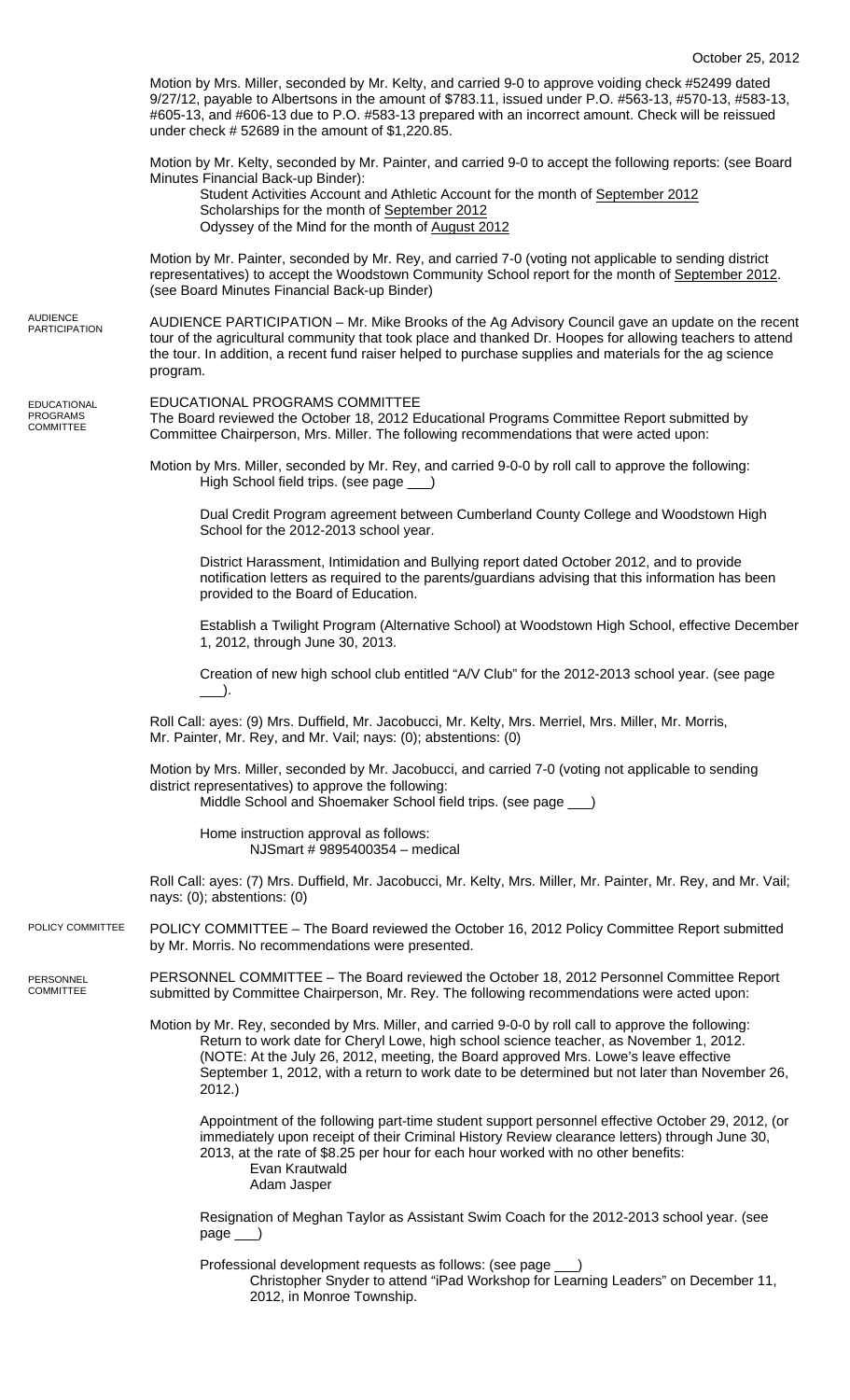Kim Micale to attend "Best Strategies for Using iPads, Phones and Mobile Learning Devices to Enhance Student Learning (Grades 6-12)" on November 30, 2012, in Cherry Hill.

Roberta Sassi and Meghan Taylor to attend "Best Practices in Co-Teaching: Practical Solutions for Difficult and Challenging Issues (Grades 1-12)" on December 7, 2012, in Cherry Hill.

High School volunteers. (see page \_\_\_)

Addition of the following to the 2012-2013 district substitute list effective October 26, 2012: Laure Budney – substitute teacher

Angela Caruso – substitute teacher and substitute instructional assistant George Duffield – substitute teacher and substitute instructional assistant Marissa Hunt – substitute teacher and substitute instructional assistant

Jeffrey Maddocks – substitute teacher. (Mr. Maddocks is approved as the Band Color Guard Instructor and is being added to the district substitute list to avoid a possible break in service.)

Deborah Sillery – substitute teacher

David Stephens – substitute instructional assistant. (Mr. Stephens is already on the approved list as a substitute teacher, but would now like to be added to this category.)

Rachel Watson – substitute teacher, substitute instructional assistant, and clerical substitute.

Melanie Whispell – substitute teacher

Julie Koontz – substitute teacher and substitute instructional assistant

Compensation for the following:

Workshop Participants. (see page \_\_\_)

Extended Day Lab Coaches. (see page\_\_\_)

Appointment of Alison McKenzie as A/V Club Advisor, a position for which there is no stipend.

Gifted & Talented Enrichment Coaches for the 2012-2013 school year. (see page\_\_\_)

Roll Call: ayes: (9) Mrs. Duffield, Mr. Jacobucci, Mr. Kelty, Mrs. Merriel, Mrs. Miller, Mr. Morris, Mr. Painter, Mr. Rey, and Mr. Vail; nays: (0); abstentions: (0)

Motion by Mr. Rey, seconded by Mrs. Miller, carried 7-0 (voting not applicable to sending district representatives) to approve the following:

Medical leave of absence request of Patricia Allbritton, paraprofessional at the Mary S. Shoemaker School, effective October 23, 2012, through January 1, 2013.

Retirement of Susan Baum, middle school guidance counselor, effective July 1, 2013, with congratulations and regrets. (see page \_\_\_)

Payment of 7th period stipend to Middle School staff member. (see page \_\_\_)

Middle School and Shoemaker School volunteers. (see page \_\_\_)

Compensation for workshop participants. (see page \_\_\_)

Gifted & Talented Enrichment Coaches for the 2012-2013 school year. (see page \_\_\_)

No Child Left Behind (NCLB) advisors the 2011-2012 school year. (see page \_\_\_)

Motion by Mr. Rey, seconded by Mrs. Miller, carried 7-0-0 by roll call (voting not applicable to sending district representatives) to approve the following:

Julie Koontz as special education long-term substitute teacher at the Mary S. Shoemaker School effective November 12, 2012, through March 1, 2013, during Ms. Schlichter's leave of absence. Compensation shall be at the established long-term substitute rate of \$125.00 per day for each day worked with no other benefits.

Kiersten Nichols as a full-time paraprofessional effective October 26, 2012, through June 30, 2013, at Step 1 (\$18,300.00), prorated.

Cheryl Manganelli as a full-time paraprofessional effective October 26, 2012, through June 30, 2013, at Step 1 (\$18,300.00), prorated.

Rebekah Pratta as a long-term substitute paraprofessional effective October 26, 2012 through December 21, 2012, during Ms. Allbritton's leave of absence. Compensation shall be at the established rate of \$60.00 per day for each day worked with no other benefits.

Roll Call: ayes: (7) Mrs. Duffield, Mr. Jacobucci, Mr. Kelty, Mrs. Miller, Mr. Painter, Mr. Rey, and Mr. Vail; nays: (0); abstentions: (0)

Motion by Mr. Rey, seconded by Mrs. Miller, and carried 7-0-0 by roll call (voting not applicable to sending district representatives) to approve emergent hire resolutions for the following new staff:

Kiersten Nichols – paraprofessional

Rebekah Pratta – long-term substitute paraprofessional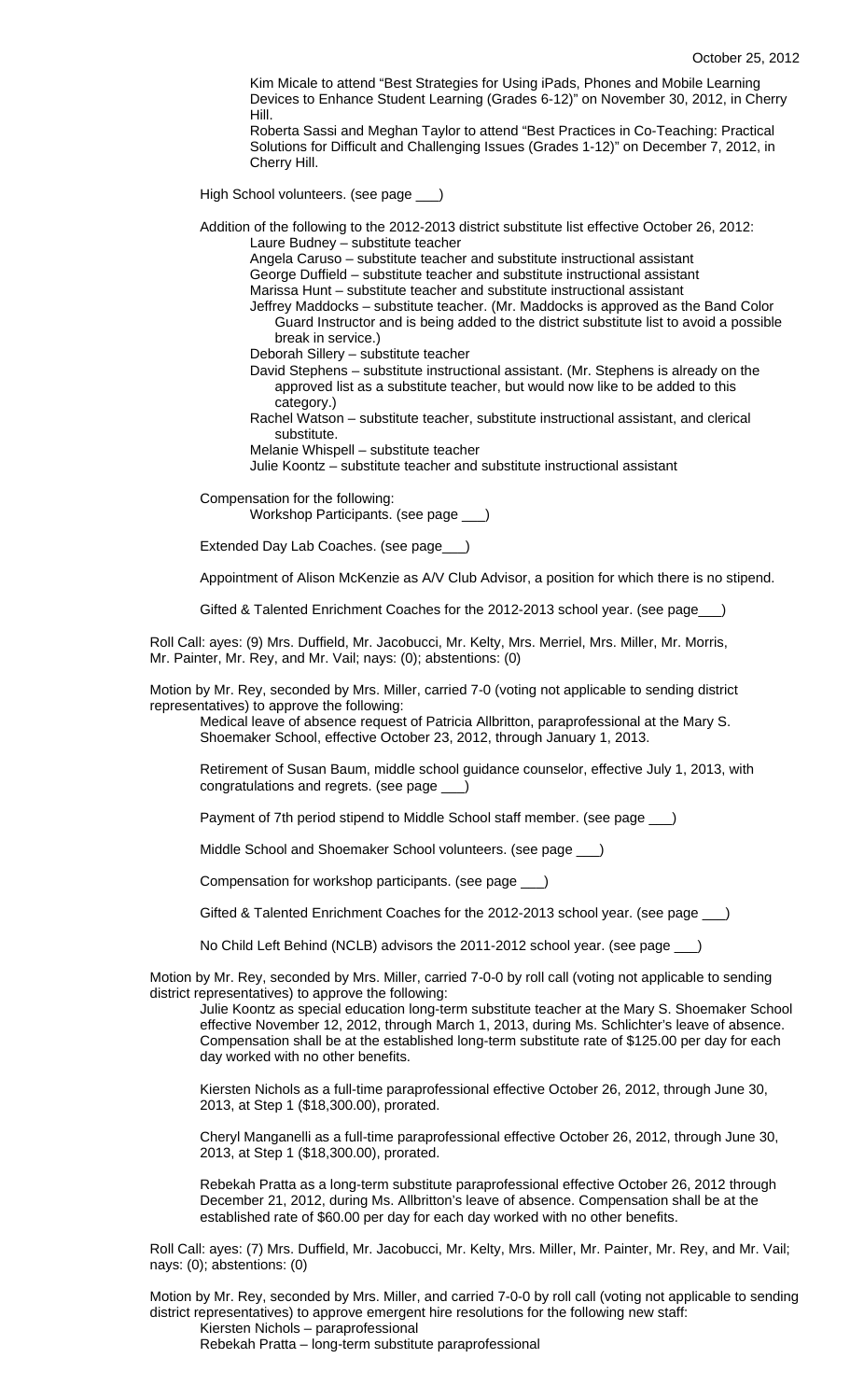Roll Call: ayes: (7) Mrs. Duffield, Mr. Jacobucci, Mr. Kelty, Mrs. Miller, Mr. Painter, Mr. Rey, and Mr. Vail; nays: (0); abstentions: (0)

FINANCE/FACILITIES / TRANSPORTATION COMMITTEE

FINANCE/FACILITIES TRANSPORTATION COMMITTEE

The Board reviewed the October 16, 2012 Finance /Facilities/ Transportation Committee Report submitted by Committee Chairperson, Mrs. Duffield. The following recommendations that were acted upon:

Motion by Mrs. Duffield, seconded by Mr. Jacobucci, and carried 9-0-0 by roll call to approve the following:

Salem County Special Services School District Non-Public Services agreement for the 2012-2013 school year.

Salem County Special Services School District Non-Public Nursing Services agreement for the 2012-2013 school year.

Gloucester County Special Services School District tuition contract for placement high school student (NJSMART #5361330208) in the multiply disabled program at a cost of \$33,930.00, plus a \$3,000.00 administrative fee for the 2012-2013 school year.

State of New Jersey tuition reimbursement contract for 2012-2013 school year. (Note: This contract provides reimbursement to the district for state responsible students.)

Three Year Comprehensive Maintenance Plan for 2011-2012 through 2013-2014, Form M-1, and Resolution.

Acceptance of "Energy for the Arts" grant in the amount of \$1,000.00. (Grant monies to be used for Mrs. Raggio's art class.)

Fire/Security Drills performed at the High/Middle School for the month of September 2012.

Declare the following items as surplus and to direct the business administrator to offer same for public sale or dispose of the property, whichever is appropriate:

High School Woodshop Planer Machine – Asset #00540

High/Middle School Cafeteria Mixer – Asset #00921

1992 Dodge Dump Truck – VIN #1B6MM3653NS616947

Roll Call: ayes: (9) Mrs. Duffield, Mr. Jacobucci, Mr. Kelty, Mrs. Merriel, Mrs. Miller, Mr. Morris, Mr. Painter, Mr. Rey, and Mr. Vail; nays: (0); abstentions: (0)

Motion by Mrs. Duffield, seconded by Mr. Rey, and carried 7-0-0 by roll call (voting not applicable to sending district representatives) to approve the following:

Gloucester County Special Services School District tuition contract for placement of elementary school student (NJSMART #4374457425) in the behavioral disabilities program at a cost of \$32,310.00 and student (NJSMART #1416288941) in the multiply disabled program at a cost of \$33,930.00, plus a \$3,000.00 administrative fee per student for the 2012-2013 school year.

Fire/Security Drills performed at the Mary S. Shoemaker School for the month of September 2012.

Roll Call: ayes: (7) Mrs. Duffield, Mr. Jacobucci, Mr. Kelty, Mrs. Miller, Mr. Painter, Mr. Rey, and Mr. Vail; nays: (0); abstentions: (0)

OLD BUSINESS - None OLD BUSINESS

NEW BUSINESS NEW BUSINESS

> Motion by Mrs. Miller, seconded by Mrs. Duffield, and carried 9-0 to approve the Board of Education Committee Assignments and to include Mrs. Veronica Merriel as the representative for the DEPAC Committee . (see page \_\_\_)

Motion by Mr. Painter, seconded by Mrs. Miller, and carried 9-0 to appoint the South Jersey Times (formally known as Todays' Sunbeam) as the district's official newspaper beginning November 4, 2012.

## OTHER REPORTS OTHER REPORTS

The following verbal reports were given:

President – Mr. Chapman Vail reported on the following:

- Thanked the Board members who took the time to attend the NJSBA Convention. It is a valuable tool.
- May have to reschedule the Public Hearing scheduled for Monday due to approaching hurricane.
- Reminded everyone of the upcoming election.
- Commended Mr. Rizzo and Mr. Coleman for their rigorous referendum presentation schedule.
- A second referendum mailing is scheduled for delivery the week of the election.

Superintendent - Mr. Coleman reported the following:

• The middle school has seen increased police activity where walking students are reporting suspicious persons. Students are becoming more aware of their surroundings due to a recent tragic loss of a child in Clayton.